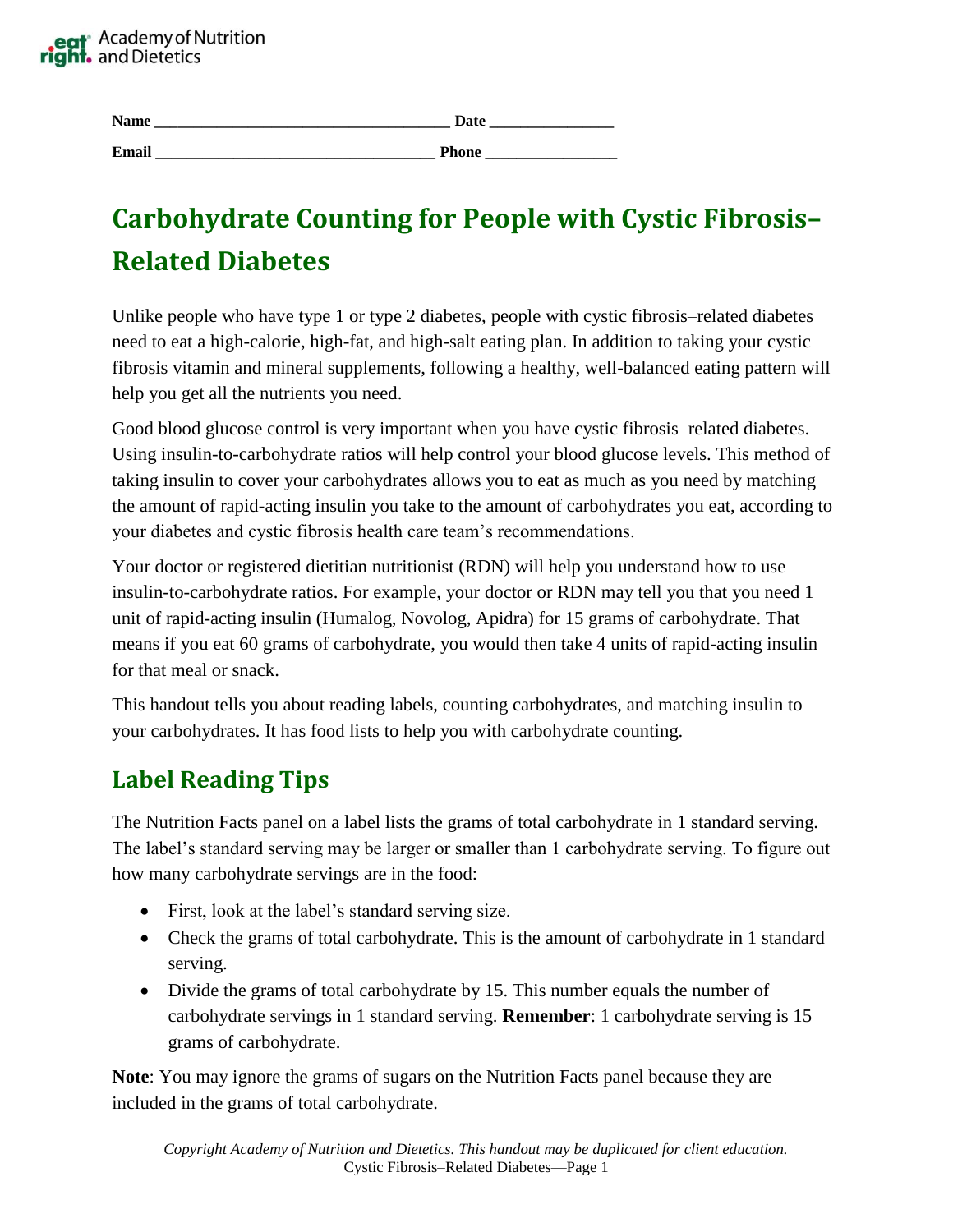## **Meal Planning Tips**

- A daily meal plan for cystic fibrosis–related diabetes includes healthy carbohydrates from fruits and vegetables; whole grains; and milk and milk products.
- Meat, poultry, fish, seafood, eggs, and cheese do not contain carbohydrate. Choose highfat protein sources, such as regular ground beef, pork, and other high-fat meats such as bacon and sausage; chicken with skin; fried fish; eggs; and cheese.
- Fats do not contain carbohydrate. Eat a variety of fats, such as olive oil, canola oil, nuts and seeds, butter or margarine, cream, dips, and gravy.
- Continue to use salt liberally for your usual diet for cystic fibrosis.
- Check your blood glucose levels as often as your doctor recommends, usually 4 times per day, before each meal and at bedtime.

## **Carbohydrate Servings**

In diabetes meal planning, 1 serving of a food with carbohydrate has about 15 grams of carbohydrate:

- Check serving sizes with measuring cups and spoons or a food scale.
- Read the Nutrition Facts on food labels (see Label Reading Tips) to find out how many grams of carbohydrate are in foods you eat.
- The food lists in this handout show portions that have about 15 grams of carbohydrate.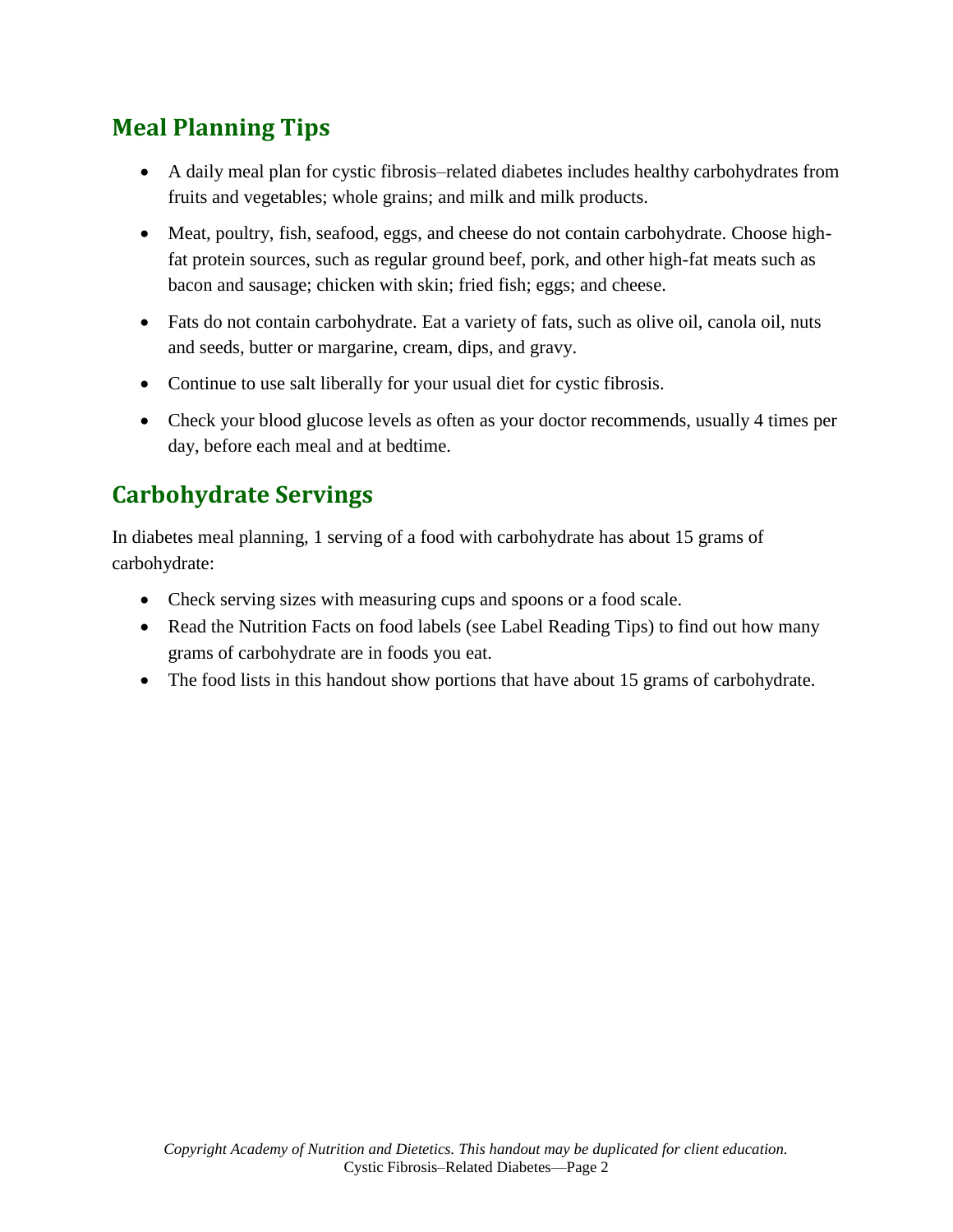## **Food Lists for Carbohydrate Counting**

1 serving = about 15 grams of carbohydrate

#### **Starches**

- 1 slice bread (1 ounce)
- $\bullet$  1 tortilla (6-inch size)
- $\bullet$   $\frac{1}{4}$  large bagel (1 ounce)
- 2 hard taco shells (5-inch size)
- $\bullet$   $\frac{1}{2}$  hamburger or hot dog bun (1 ounce)
- <sup>3</sup>/<sub>4</sub> cup ready-to-eat cereal
- $\bullet$   $\frac{1}{2}$  cup cooked cereal
- 1 cup cream or broth-based soup
- 4 to 6 small crackers
- $\frac{1}{3}$  cup pasta or rice (cooked)
- $\bullet$   $\frac{1}{2}$  cup beans, peas, corn, sweet potatoes, winter squash, or mashed or boiled potatoes (cooked)
- $\bullet$  <sup>1</sup>/<sub>4</sub> large baked potato (3 ounces)
- $\bullet$   $\frac{3}{4}$  ounce pretzels, potato chips, or tortilla chips
- 3 cups popcorn (popped)

#### **Fruit**

- 1 small fresh fruit (4 ounces)
- $\bullet$   $\frac{1}{2}$  cup canned fruit
- $\bullet$   $\frac{1}{4}$  cup dried fruit (2 tablespoons)
- 17 small grapes (3 ounces)
- 1 cup melon, berries
- 2 tablespoons raisins
- $\bullet$   $\frac{1}{2}$  cup fruit juice

#### **Milk and Milk Products**

- 1 cup reduced-fat (2%) or whole milk
- $\bullet$  1 cup soy milk
- $\frac{2}{3}$  cup (6 ounces) full-fat yogurt
- Sweets and Desserts
- 2-inch square cake (unfrosted)
- 2 small cookies (2/3 ounce)
- $\bullet$   $\frac{1}{2}$  cup ice cream or frozen yogurt
- $\bullet$   $\frac{1}{4}$  cup sherbet or sorbet
- 1 tablespoon syrup, jam, jelly, table sugar, or honey
- 1 tablespoons regular syrup

#### **Other Foods**

- Count 1 cup raw vegetables or  $\frac{1}{2}$  cup cooked nonstarchy vegetables as zero (0) carbohydrate servings or "free" foods. If you eat 3 or more servings at one meal, count them as 1 carbohydrate serving.
- Foods that have less than 20 calories in each serving also may be counted as zero carbohydrate servings or "free" foods.
- Count 1 cup of casserole or other mixed foods as 2 carbohydrate servings.